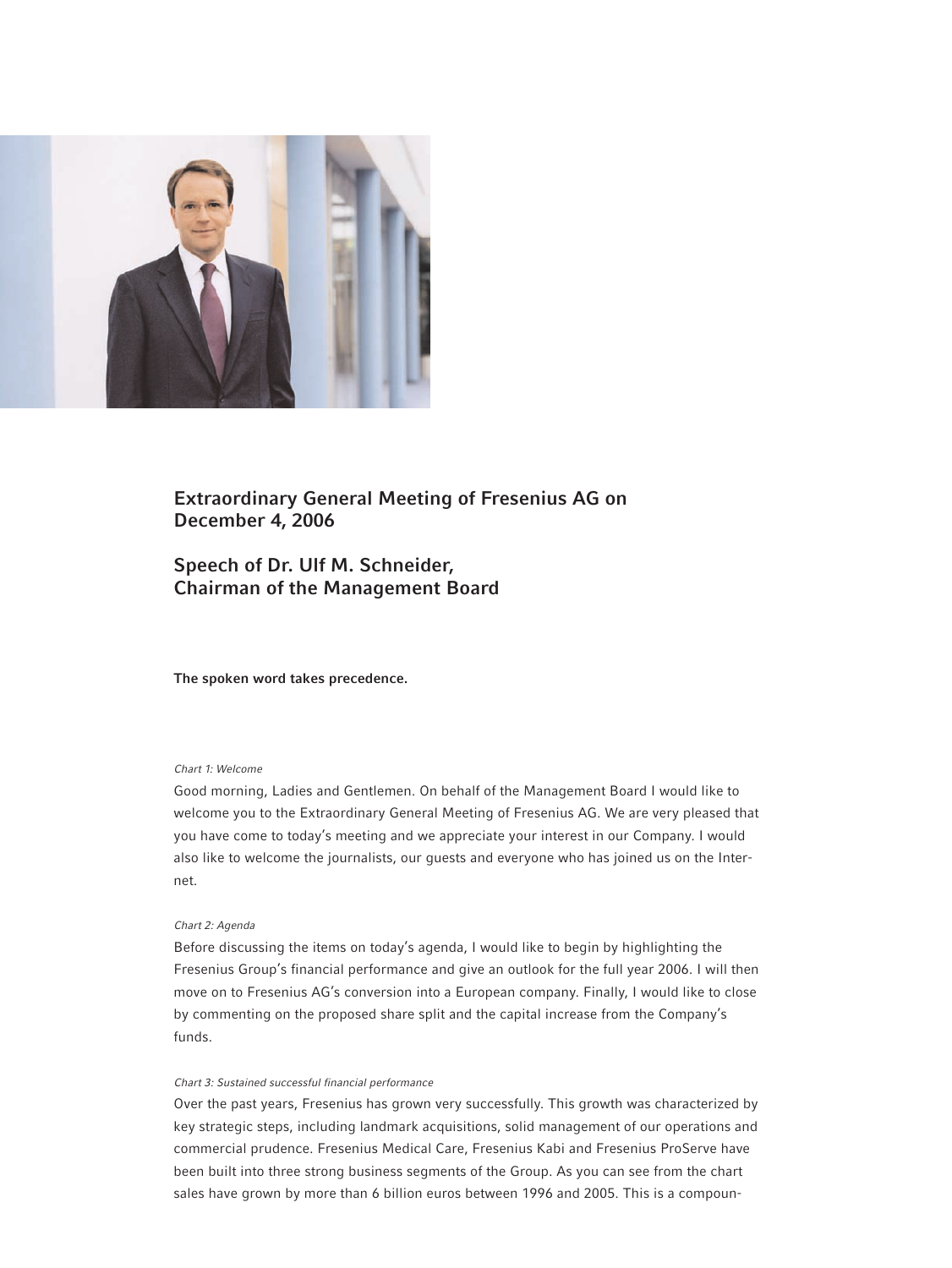ded annual growth rate of 17 percent. The growth in operating income has been even stronger, averaging 23 percent per year. Over the same period, the number of employees has increased by about 60,000. With the two recent major acquisitions – HELIOS and Renal Care Group – we have grown significantly. In 2006, revenues will exceed the 10 billion euro mark for the first time.

## *Chart 4: Excellent Q1-3 2006 financial results*

Let me now focus on the very impressive financial results in the first nine months of this year. We achieved sales of 7.8 billion euros. This was an increase of 37 percent. Operating income rose even stronger by 51 percent to nearly 1.1 billion euros, taking us above the one billion euro mark for the first time in Fresenius' history. Net income, Ladies and Gentlemen, was up 45 percent to 233 million euros. So, after nine months we are already above the 222 million euros we had achieved in 2005. Earnings per share rose by 16 percent due to the higher number of shares outstanding after the capital increase at the end of last year.

I would like to emphasize that, in addition to this excellent financial performance, the two major acquisitions – HELIOS Kliniken and Renal Care Group – have been successfully integrated. It is an outstanding achievement to have substantially expanded our existing business with organic growth of 9 percent and further margin improvements while swiftly integrating these two companies at the same time. We are very proud of this accomplishment, and I would like to take this opportunity to thank all our associates most sincerely on behalf of the Management Board for their special effort and commitment.

#### *Chart 5: Double-digit earnings growth in all business segments*

This chart shows that we had excellent growth in all three business segments in the first nine months of 2006. All segments increased their operating income at double-digit rates.

Let me focus on that in greater detail:

Fresenius Medical Care achieved strong sales growth of 23 percent. This was driven by both the excellent organic growth of 10 percent and the first-time consolidation of the Renal Care Group. Operating income increased to 964 million dollars, an even stronger increase of 39 percent. At the same time, a number of exciting product and R&D initiatives were pushed forward.

Fresenius Kabi also achieved excellent financial results, increasing its sales by 13 percent to 1.4 billion euros. Organic growth was strong with 8 percent. The company continued its strong growth outside Europe and increased sales by 44 percent in Asia-Pacific and by 31 percent in Latin America. Operating income rose by 25 percent to 213 million euros. Fresenius Kabi achieved a substantial improvement in the operating margin to 15.2 percent. In the same period of last year, the operating margin was 13.7 percent.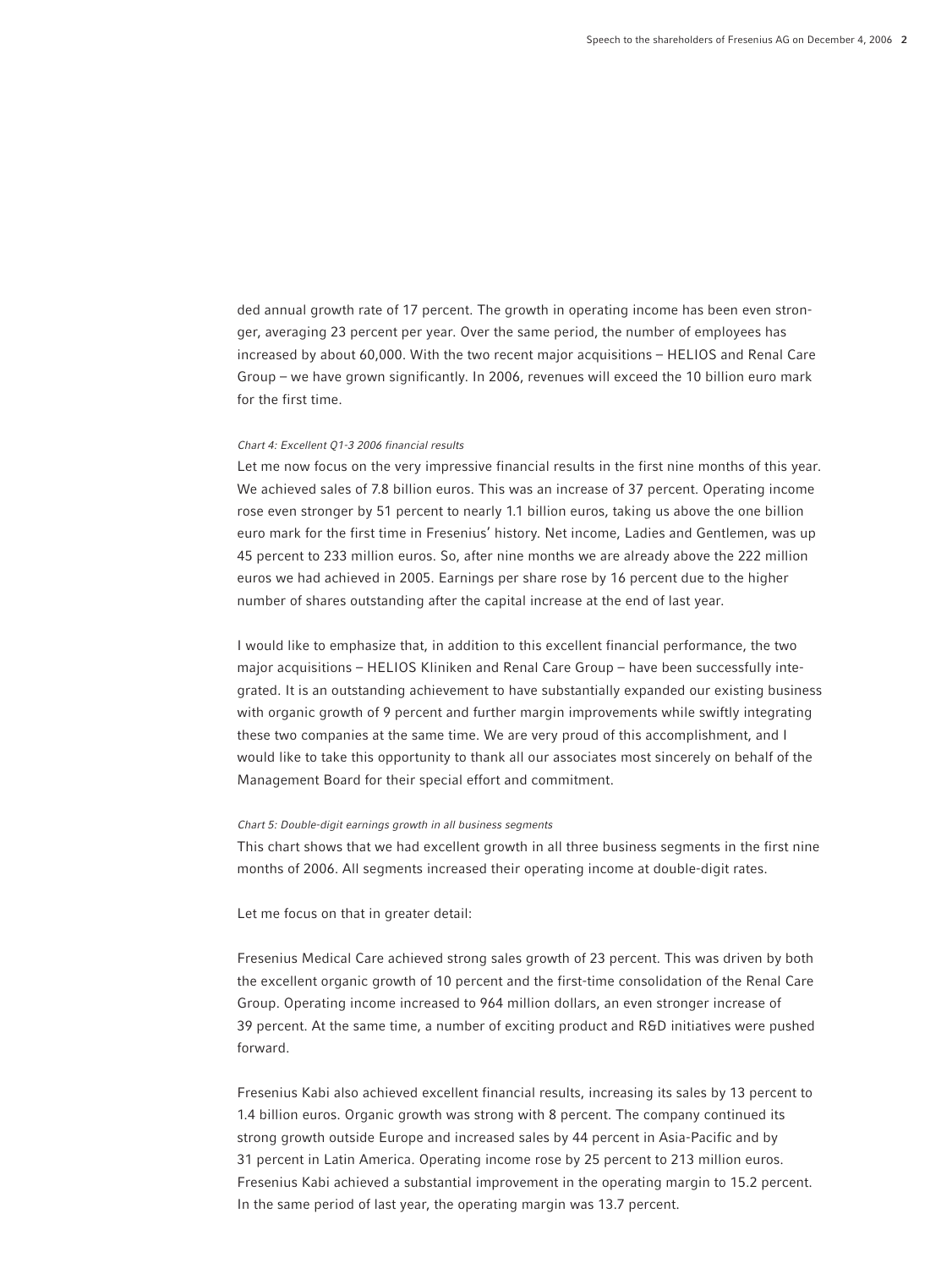What we have accomplished at Fresenius ProServe this year is quite exceptional. We have not only integrated HELIOS Kliniken into Fresenius Group but at the same time we have also put the pre-existing clinics of the Wittgensteiner Group under the management of HELIOS. We completed the integration process successfully, swiftly and professionally. On top of that, we continued our expansion in the German hospital market with the acquisition of HUMAINE Kliniken. The acquisition was closed in the third quarter of 2006, adding six new hospitals with around 1,850 beds.

As you see here, Fresenius ProServe's sales rose by 6 percent to 1.5 billion euros in the first nine months. Operating income grew by 21 percent to 105 million euros. Fresenius ProServe is now very well positioned and holds considerable growth opportunities for the future.

### *Chart 6: 2006 financial outlook raised*

This brings me to the Group outlook for the full year 2006. We expect sales growth of over 35 percent to more than 10.7 billion euros. Based on the very strong financial results in the third quarter we have raised our forecast for Group net income again. We now project growth of 40 to 45 percent in constant currency, compared with our previous guidance of around 40 percent. So, based on the net income of 222 million euros in 2005 we expect that net income in 2006 should be clearly in excess of 300 million euros.

On this optimistic outlook, let me now move on to the items on today's agenda.

# *Chart 7: Introduction item no.1*

Ladies and Gentlemen, under the first item we propose to you that Fresenius AG be converted into a European company – a Societas Europaea, or SE. The SE is a legal form based on European law. Since the end of 2004, the EU allows the formation of stock corporations under this multinational legal form in its member states. An SE which has its registered office in Germany is comparable to a German stock corporation (AG) and can be publicly listed on a stock exchange. The detailed description in the Conversion Report compares the status of shareholders of Fresenius AG with that of shareholders of Fresenius SE.

## *Chart 8: Reasons for the conversion*

First of all, let me explain the reasons for the conversion. With this step, we can successfully continue our high-quality and efficient corporate governance. At the same time, this legal form reflects the international focus of our business. The SE particularly facilitates an open and international corporate culture. In so far, the proposed conversion is a consistent step in the Company's development.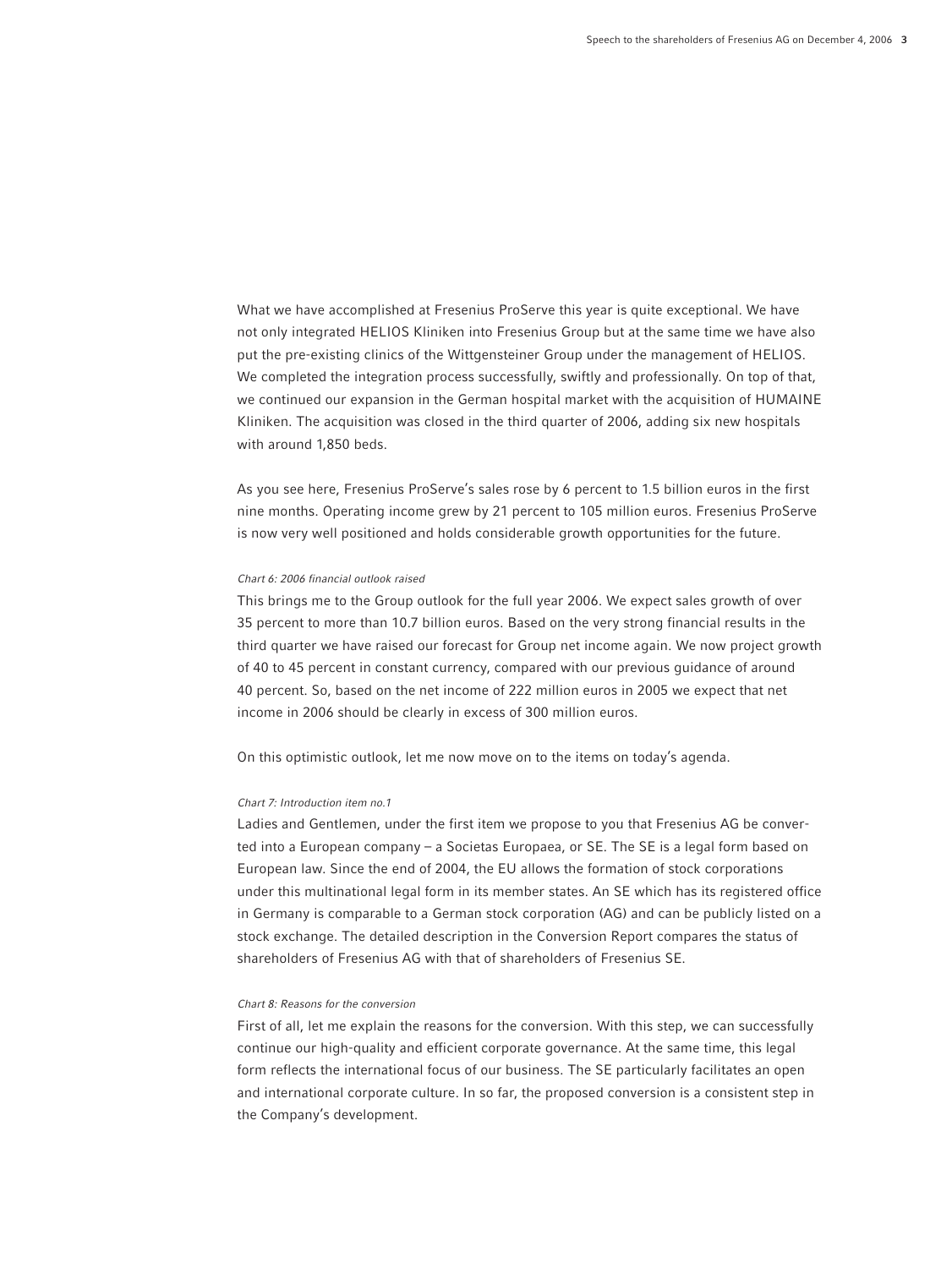### *Chart 9: Corporate Governance – Supervisory Board*

Now, I would like to focus on Corporate Governance. Flexibility and the ability to act swiftly in changing markets are crucial for success, especially for international companies. It is therefore important for us to be able to continue our high-quality and efficient corporate governance. It has been our experience that efficient corporate governance can be pursued in a supervisory board of reasonable size that allows a close cooperation with the management board. We believe that this contributes towards the Company's success. It is therefore intended to maintain the present size of the supervisory board with twelve members. This size ensures that the principle defined in the German Corporate Governance Code – that "management board and supervisory board cooperate closely to the benefit of the enterprise" – can continue to be practiced successfully at Fresenius in the future. This will enable the efficiency and flexibility of the cooperation to be preserved.

The Supervisory Board of Fresenius SE – like the present Supervisory Board of Fresenius AG – will consist of six shareholder representatives and six employee representatives. Without the proposed conversion, Fresenius would have to increase the number of supervisory board members from twelve to twenty since it now has close to 30,000 employees in Germany.

Another reason for the conversion is that all employees in the EU and the signatory states to the European Economic Area will then participate in appointing employee representatives to the supervisory board. The number of employees in other European countries outside Germany has grown rapidly in the past years. Their involvement in the co-determination process is therefore a logical consequence and creates a strong identification with Fresenius.

## *Chart 10: Statutes of Fresenius SE*

Next, I will elaborate on the statutes of the SE. I would like to point out that the legal form of an SE which has its registered office in Germany largely follows the rules for a German stock corporation. The statutes of the future Fresenius SE – and this was particularly important for us – are for the most part identical to the articles of association of Fresenius AG. So, the capital of Fresenius SE at the time of the conversion will correspond to the capital of Fresenius AG. The main changes in the statutes of Fresenius SE compared with the present articles of association are the following:

First: As you know, the chairman of the supervisory board has a casting vote in the case of a parity of votes. Contrary to the articles of association of Fresenius AG, this right also applies to the deputy chairman, provided that he is a shareholder representative. So that an employee representative can be elected as deputy chairman, the statutes of Fresenius SE provide for two deputies, whereby the employee representative has no casting vote. These provisions are contained in Sections 10 and 11 of the statutes of Fresenius SE.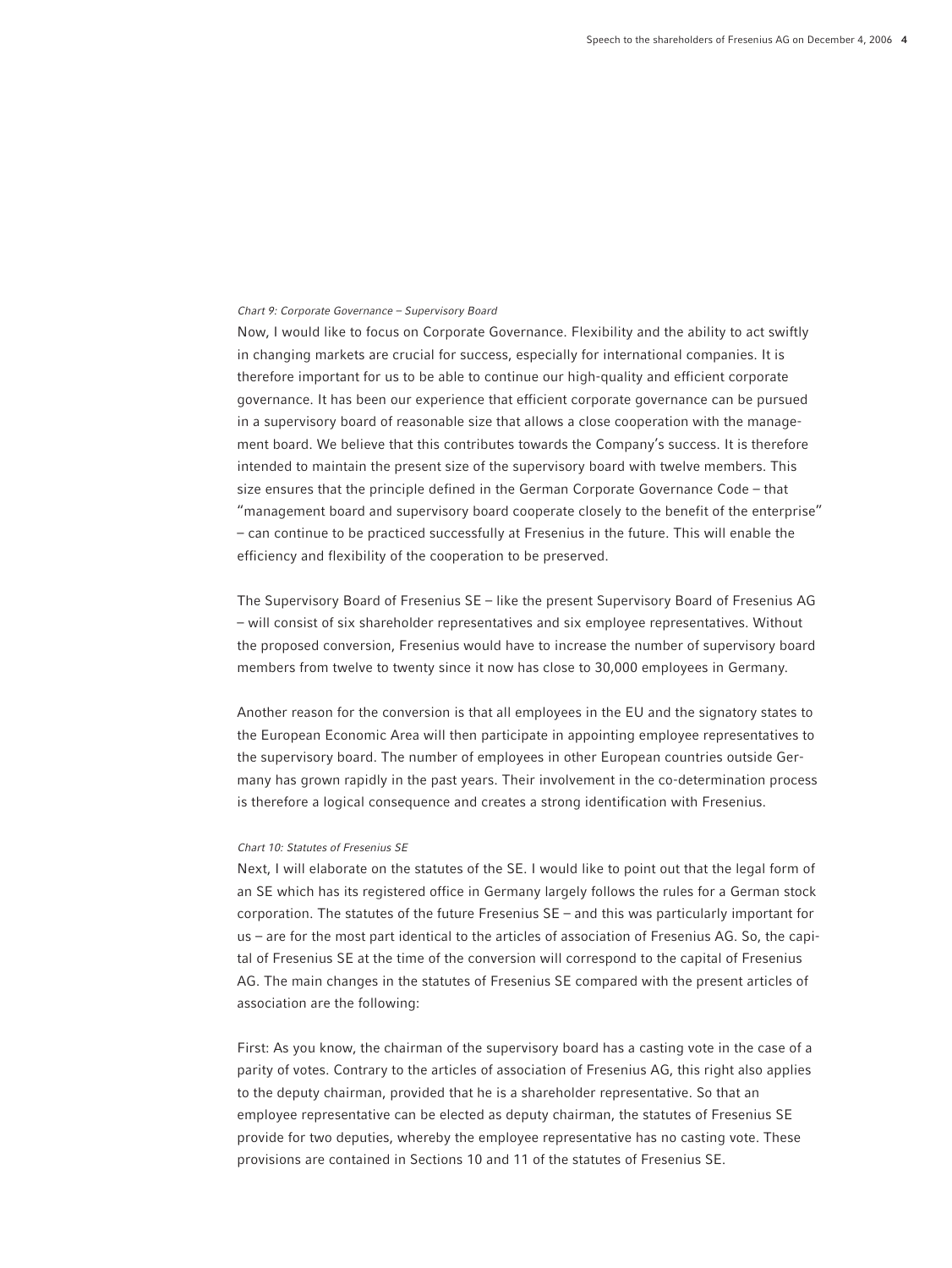Second: A provision has been made in Section 7 of the SE statutes which gives the chairman of the management board the right to veto resolutions of the management board. If the chairman exercises this veto right, the resolution is deemed to not have been passed.

Third: Another change which follows from the SE Regulation is that the Annual General Meeting must be held within the first six months after the close of the financial year. The German Stock Corporation Act provides for a period of eight months.

And, finally, fourth: Amendments to the statutes require a majority of two-thirds of the votes cast unless mandatory provisions of law stipulate otherwise. If at least half of the subscribed capital is represented at the Annual General Meeting, a simple majority is sufficient. At present, such amendments to the articles of association of Fresenius AG can be adopted by a simple majority.

## *Chart 11: Regional distribution*

With this chart, I would like to draw your attention once again to Fresenius' international presence. European locations have been gaining more and more weight. Based on the figures for the first nine months of 2006, 22 percent of our sales are generated in Germany, 21 percent in the rest of Europe and 57 percent in the rest of the world. The distribution of our employees by region shows a similar picture. 30 percent work in Germany, 19 percent in the rest of Europe and 51 percent in the rest of the world. This indicates that the involvement of European employees in the co-determination process is long overdue and more than justified.

## *Chart 12: Conversion of Fresenius AG into an SE*

Now let me just mention a several important items which will not change with the conversion into an SE and will continue to apply within the Group.

Fresenius SE will continue to have its registered office in Germany. The Management Board and the Supervisory Board will remain committed to this country in which the Company was founded.

The Group's organizational structure will not change either. Fresenius SE will still act as operating holding company of Fresenius Medical Care, Fresenius Kabi and Fresenius ProServe. The decentralized and regional structure is an integral part of the Group's organization since many years.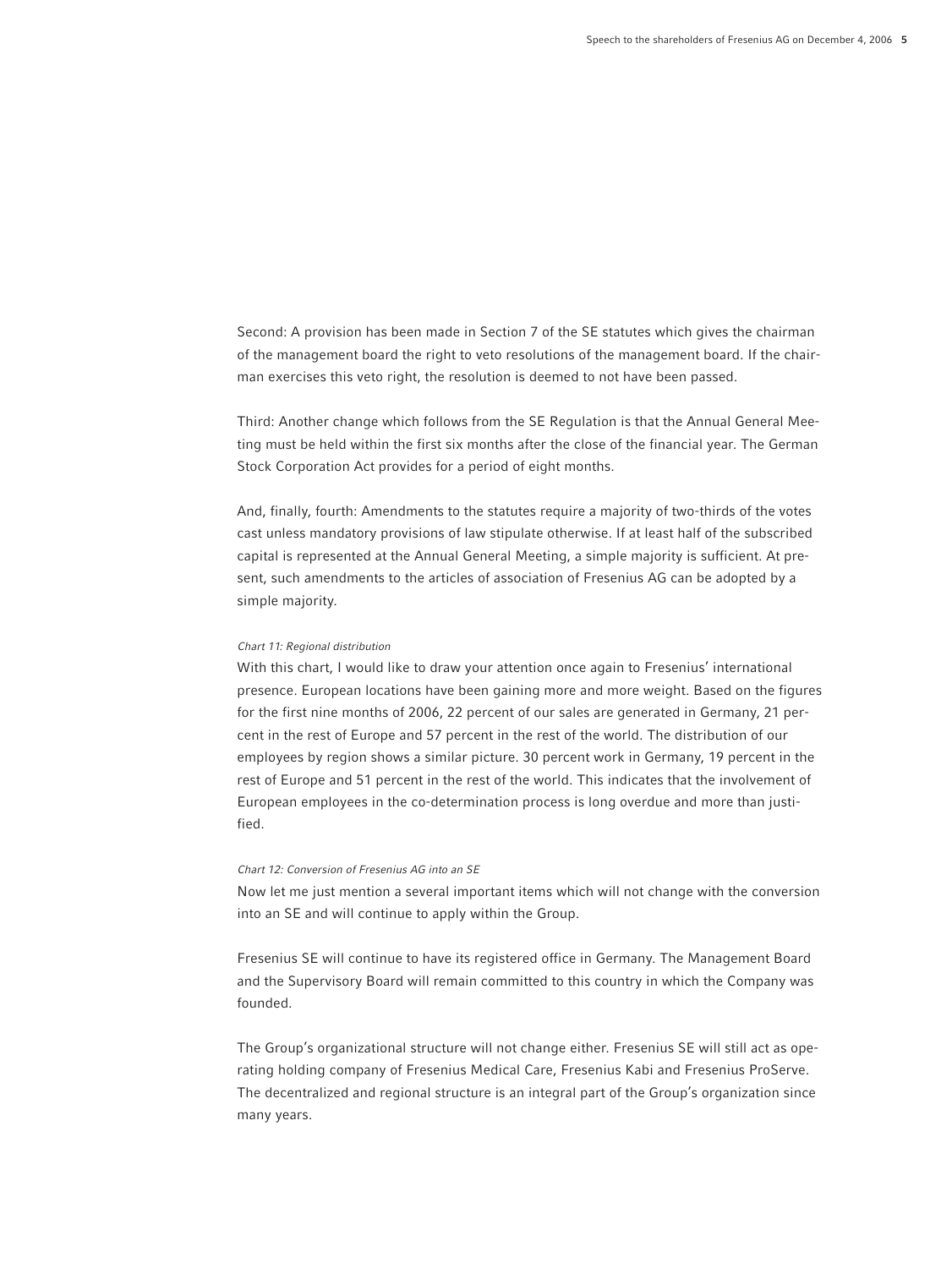The conversion of Fresenius AG into an SE will not lead to the Company's liquidation or to the formation of a new legal entity. It is simply a change of legal form, in which the Company's legal and economic identity will be preserved. There is no transfer of assets or liabilities. The annual financial statements and the management report as well as the consolidated financial statements and the Group management report will continue to be prepared under the same rules as for a German stock corporation. The conversion therefore has no accounting or tax consequences.

Since the Company remains the same legal entity after conversion, your ownership interests as shareholders in Fresenius continue to exist unchanged. By law, with the conversion, you become shareholders of Fresenius SE. There is no change in your legal status, for instance with regard to voting rights and dividend entitlements. The conversion does not affect the stock exchange trading of the Fresenius shares either.

## *Chart 13: SE conversion schedule*

I will now just briefly outline the proposed time frame for the conversion. In preparation for the conversion a so-called employee involvement procedure has been initiated. The objective is the conclusion of an agreement with the management board regarding the involvement of employees in the SE. This includes in particular the participation of the employees in the Supervisory Board of Fresenius SE and the procedure for the information and consultation of employees. A Special Negotiating Body is established for this purpose – consisting of representatives of the employees in the EU and the signatory states to the European Economic Area – which will convene for the first time in mid-January. The law provides for a negotiation period of up to six months in principle. Once these negotiations have been completed, the SE should be registered in the commercial register. We expect that this will be in the third quarter of next year. The Fresenius AG shares will then be exchanged into SE shares.

Ladies and Gentlemen: We are convinced that, the conversion into a European Company is a consistent step in the Company's development and will support it's future progress. We therefore kindly ask you to approve this proposal.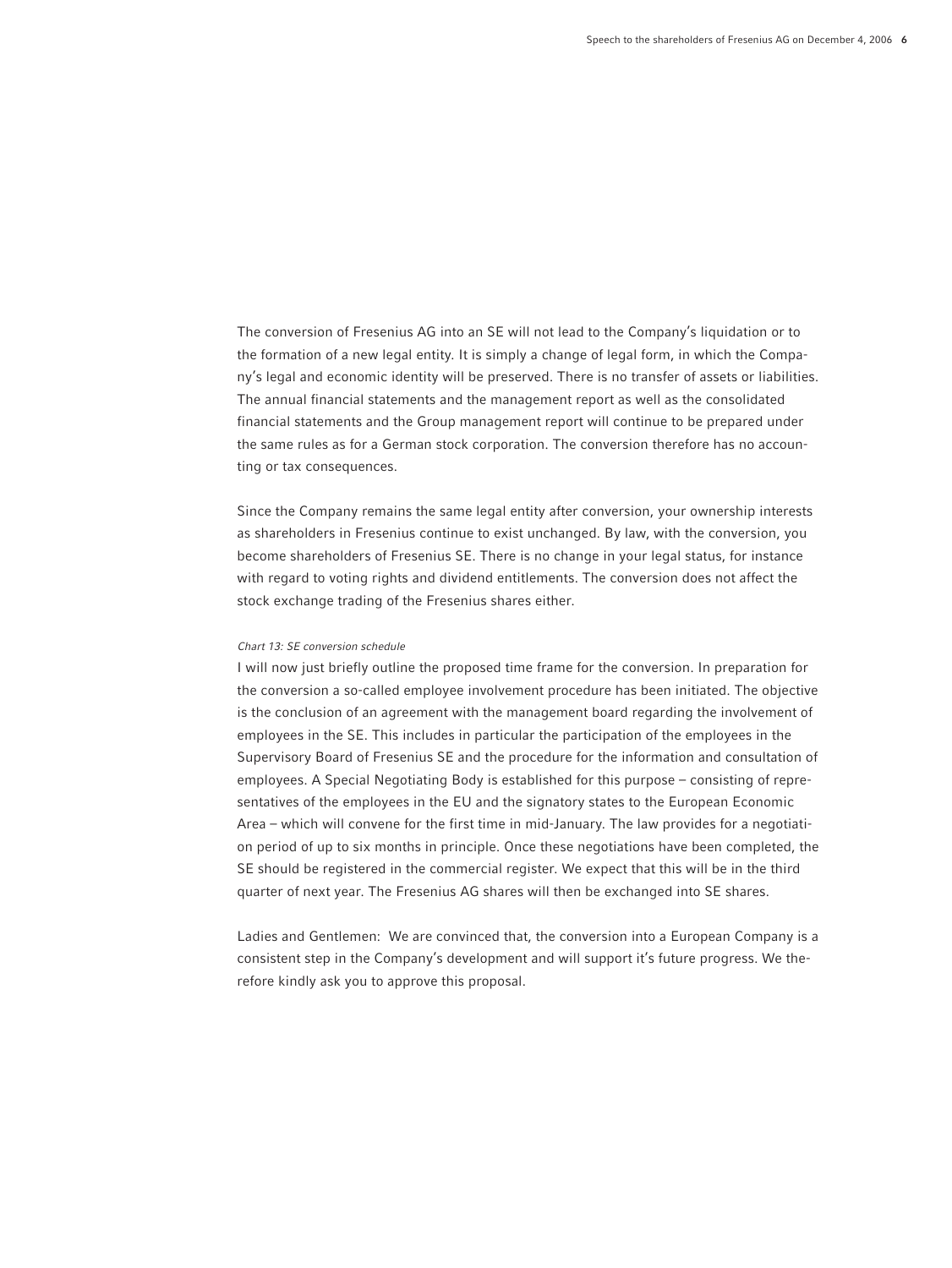#### *Chart 14: Introduction item no. 2*

Let me now move on to the second item on the agenda – new division of the subscribed capital with capital increase from the Company's funds.

#### *Chart 15: Development of Fresenius shares*

As you see from the chart on the left, the price of the ordinary and the preference shares rose fourfold in less than four years.

The chart on the right shows the performance of our shares relative to the DAX and the MDAX over this period. Here you can see that the Fresenius shares have clearly outperformed both of these benchmarks. I hope that you, too, have been pleased with the excellent performance of the Fresenius shares over the past years.

## *Chart 16: Rationale for the share split*

Due to the strong performance the Fresenius share price is currently one of the highest in Germany's HDAX index as you can see from the table. At present there are 74 HDAX stocks trading below 50 euros, only twelve are priced above 100 euros. There are only two companies with higher share prices than Fresenius. This makes the Fresenius shares look expensive. The proposed share split is intended to reduce the price for each share and to increase the shares' attractiveness for a broader group of investors. It is also intended to promote trading activity in Fresenius shares.

#### *Chart 17: Implement share split and capital increase from Company's funds*

As a first step, the subscribed capital of Fresenius AG is to be increased from Company's funds by approximately 22.6 million euros to about 154.4 million euros, without issuing new shares. This will be followed by a share split into approximately 77 million ordinary shares and approximately 77 million preference shares. The new proportionate amount of the subscribed capital will then be one euro per share.

After the share split, every shareholder will hold three shares for each share previously held. As a result of the share split the price level will be reduced arithmetically without affecting the overall value for shareholders. This proposal requires a number of changes to the Company's articles of association to take account of the changed ratios. The preference dividend and the minimum dividend payable on the preference shares will remain unchanged. In future, three preference shares will represent the preference entitlement which one preference share represents at present.

We kindly ask you to approve this proposal as well.